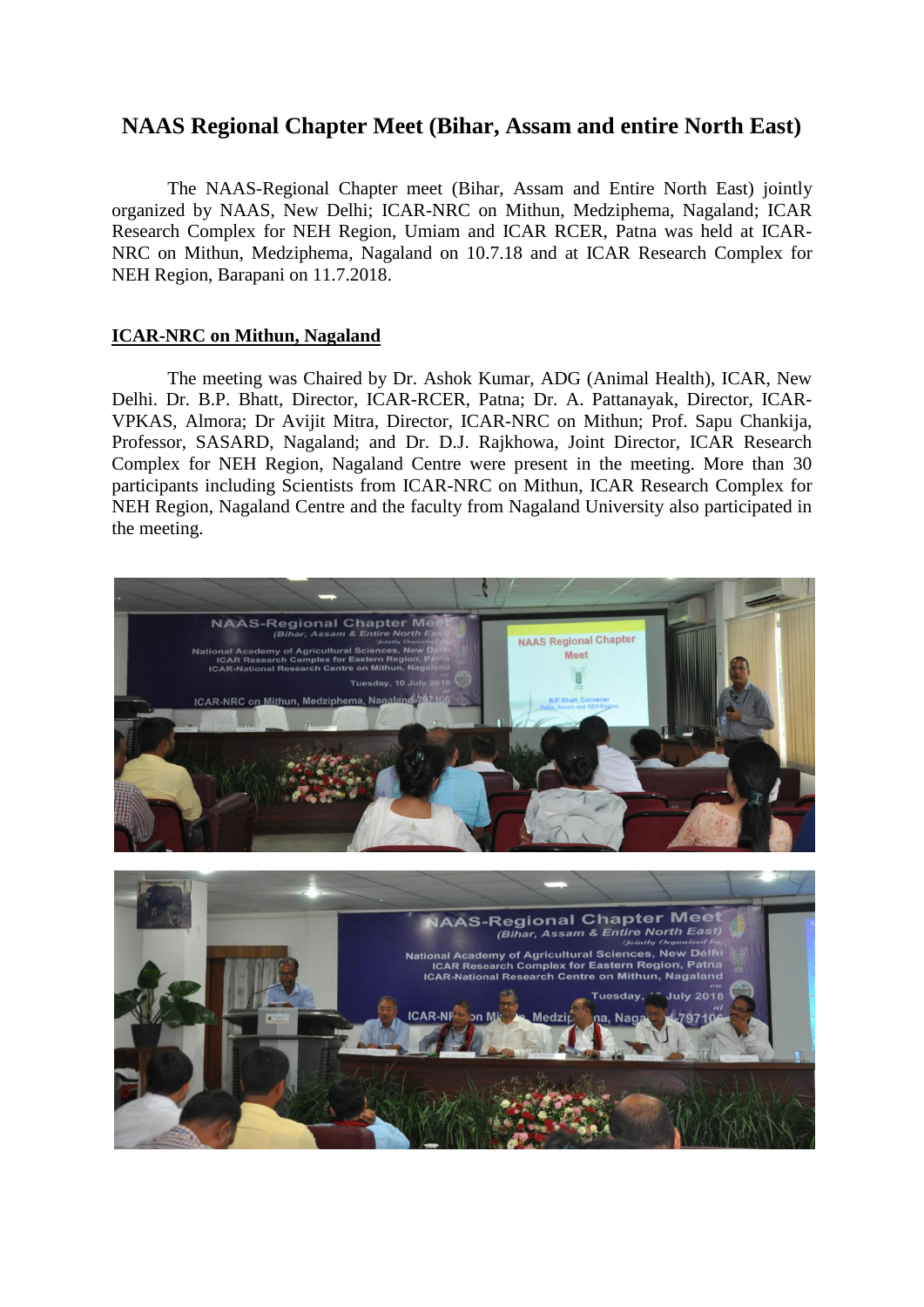## **ICAR Research Complex for NEH Region, Barapani**

Similar to the meeting held at ICAR-NRC on Mithun, Nagaland, a meeting of NAAS Regional Chapter was also held at ICAR Research Complex for NEH Region, Barapani which was Chaired by Dr. A.K. Singh, Secretary, NAAS. Dr. Ashok Kumar, ADG (Animal Health), ICAR, New Delhi; Dr. B.P. Bhatt, Director, ICAR RCER, Patna; Dr. A. Pattanayak, Director, ICAR-VPKAS, Almora; Dr. N. Prakash, Director, ICAR Research Complex for NEH Region, Barapani; Dr. A. K. Tripathy, Director, ICAR-ATARI, Guwahati; Dr. B.C. Deka, Director, ICAR-ATARI, Shillong; and Dr. S. Bandopadhyay, ICAR-IVRI Regional Station, Kolkata were present in the meeting. More than 100 participants from ICAR Research Complex for NEH Region, Barapani and faculty and students from CAU, Manipur participated in the meeting.